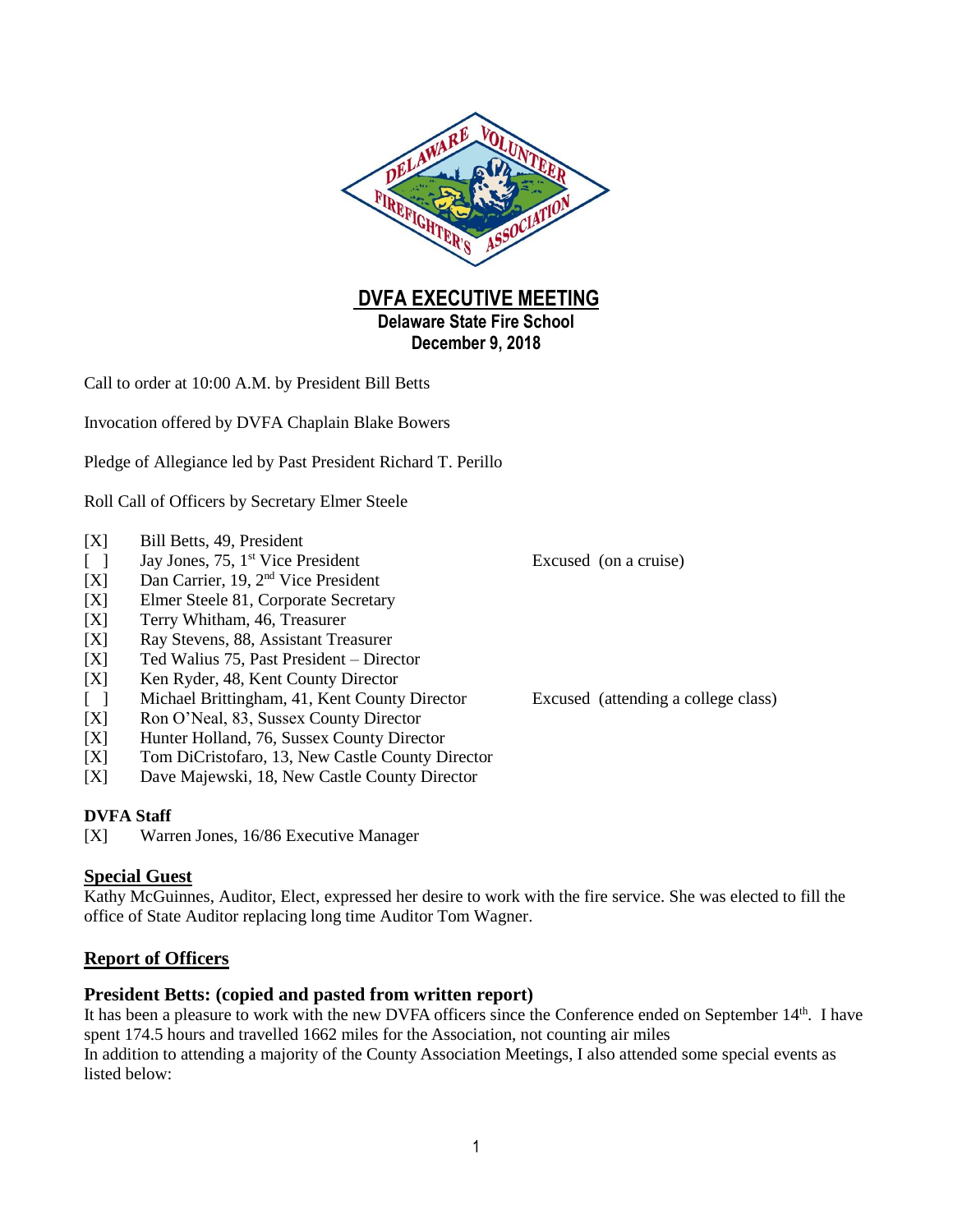On October 3rd, I made a Power Point presentation on the Delaware Fire Service to over 40 members of the senior public at the OLLIE program at the University of Delaware Campus in Wilmington. The presentation went over well, and most of the people in attendance had no idea about the Fire and EMS Service in the State. I have the presentation available for anyone who wants to use it. I need to add some slides on the cost of some of our member's PPE.

I attended the Conference 2018 Wrap-up meeting on October 15th, and there were a lot of ideas exchanged on what we could improve on for 2019.

I attended the dedication of the new Memorial on October  $20<sup>th</sup>$ , and Dan Burris did a wonderful job on the construction, and Warren Jones did a great job with the program. Fortunately, the rain stopped before the program.

We had a pre-conference meeting on October 29<sup>th</sup>, and we are looking into some of the artwork for the logos for 2019.

Several members of the DVFA and Commissioner Roberts went on a trip to the Global Operations Network Center for AT & T on October 30<sup>th</sup>. It was quite a facility and had two programs on cyber security on their end, and their disaster response capabilities.

I attended VCOS on November 7-11<sup>th</sup> and heard some great speakers that we might be able to get for the DVFA Conference sessions.

I met with the Revolving Loan Committee on November 15th and distributed out \$795,000 in loans to the Delaware Fire Service.

The three table officers and Executive Officer met with the Governor on November 28th in his Wilmington office and presented our list of legislative priorities. The Governor seemed more receptive to us this year and took time to question our proposals. We asked that the \$75,000 be put in the bond bill again for matching Fire Prevention monies, increase the revolving loan fund by another million dollars to a total of 4 million dollars, cancer presumption legislation, increasing our State income tax reduction, increasing our Medicaid billing from \$64 to \$100 to match the surrounding 4 states, establish and executive or legislative committee to assist our Recruiting and Retention efforts, revisit rescue billing with the Insurance Commissioner, and to visit an increase to the percentage on the Insurance tax formula.

Please contact me if I can be of any assistance to any of you. On behalf of my wife and me, I would like to wish everyone a Merry Christmas and Happy New Year, and any special holiday you share with your families, and make sure it is a Fire-safe one.

#### **First Vice President Jones: (copied and pasted from written report)**

For the 1st quarter of 2018-2019, I have traveled 3,122 miles, on 33 events, spending 164 hours serving and representing the DVFA.

First, I'd like to thank everyone who has helped make this past conference successful. It truly does not just take one person, but an entire village to pull that off. Since the conference, we have completed the President's Leadership Handbook and it is now available online. We have also worked on updating the DVFA Officers Guidelines. Both are living documents and are a continuous work in progress that we should continue to update. The handbooks should be a helpful resource to provide support to our fire service leaders today and in the future.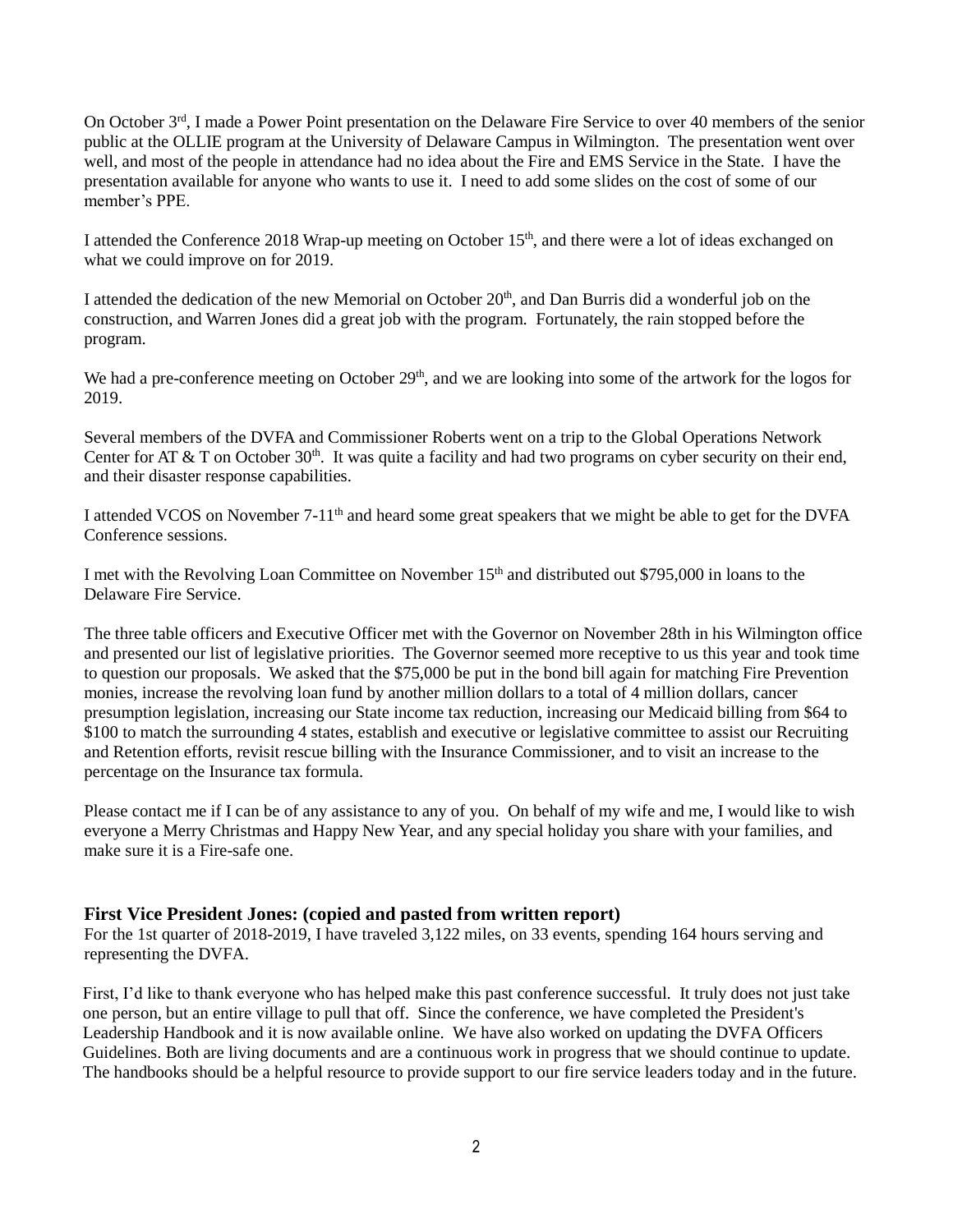Since this past election, we have several new legislators, which we are currently meeting with to educate them on the Delaware Fire Service and to show them their role that they play within the system. The new DVFA informational video that was produced has now been released and can be found on YouTube and the home page http://dvfassn.com. We have received wonderful feedback from the video, from not only within the fire service but from the public and legislators which was a goal of ours.

We have presented our legislative agenda to all legislators and have met with the governor and everyone seems very receptive to our items this year.

I attended several conferences this quarter. The Pennsylvania State Conference and Volunteer and Combination Officer Section of the International Fire Chiefs Association (VCOS). VCOS, although it was not as good as prior years, this conference is still the best with the most seminars that benefit us as volunteer and combination departments. Covering wide ranges of material such as leadership, combating negativity, updated reports on PTSD and cancer within the fire service, recruitment and retention, knowing when and how to pass the torch, and so on. The Delaware group has expressed our concerns with their leadership on future seminars. We told them our opinions on what would benefit us here in Delaware. For example, more information for the transition from volunteer to combination services. Covering the do's and the don'ts of the combination service. This way we could possibly avoid some of the heartaches and hardships of that processes.

I would like to go back to the DVFA video and give an update. This was a brand-new idea that looked to be successful, we were not able to afford any television coverage. We are still looking into the possibility of having it on the New Castle County TV Channel. So far, we have been statewide on the radio and online streaming, guiding people to the video on our website and YouTube. It has been viewed more than 2,000 times in the first three weeks. We have also used social media in this process as well. This seems to be a stepping stone. From some of the feedback of our members and even some government officials that we should continue these educational videos and dig a little deeper. Enlightening the public of our manpower issues and how our service has turned into a combination service throughout different areas of the state. We have utilized all the funding that was set aside for this project last year.

If the membership so desires I would like to see a yearly budget be put together for media out reach. We have had these types of budgets before when we had Public Relations (Public Information Officer) Position with the DVFA. I'm not saying that I feel we need to hire someone but we need to set a budget for such outreach programs in the community whether it is informational or used for recruitment, not only do we need to sell ourselves more to the public but we also need to educate the public on what and how we do things in the State of Delaware. That's something we need to address and be better prepared for in the coming budget years.

Also, CFSI Fundraiser dinner in Washington, DC is approaching. This is a crucial event that many of our companies within the State of Delaware have benefited from. We always have a good showing at this event because Delaware is geographically close to DC. Throughout the years our attendance has been declining. We really need to address this attendance issue as a state. We have a standing motion on the floor for all events that the 3 officers shall attend. In our budget which was passed at our conference in September, it has the funds already in the approved budget for 5 tickets. I'm asking that this association make the exception on this one event that we have 5 attendees due to the importance of this fundraiser since the funds have already budgeted for the 5 tickets. I feel we should send 5 officers to this event, rather than the 3 which is already approved. The funds are already in the budget that our membership approved at conference after discussion.

Lastly, one of my goals this year is to visit all fire companies that would allow us to come and whether it is before your Board of Directors or the entire membership. This is not just to explain what the DVFA is or does, but to simply listen to the boots on the ground who may issues for us. (For example: tell us your concerns, share with us the way you feel, etc.) We can address and resolve some of our issues in the state. We must face our shortcomings and find a path forward. Let us know what you and your local department needs are. I understand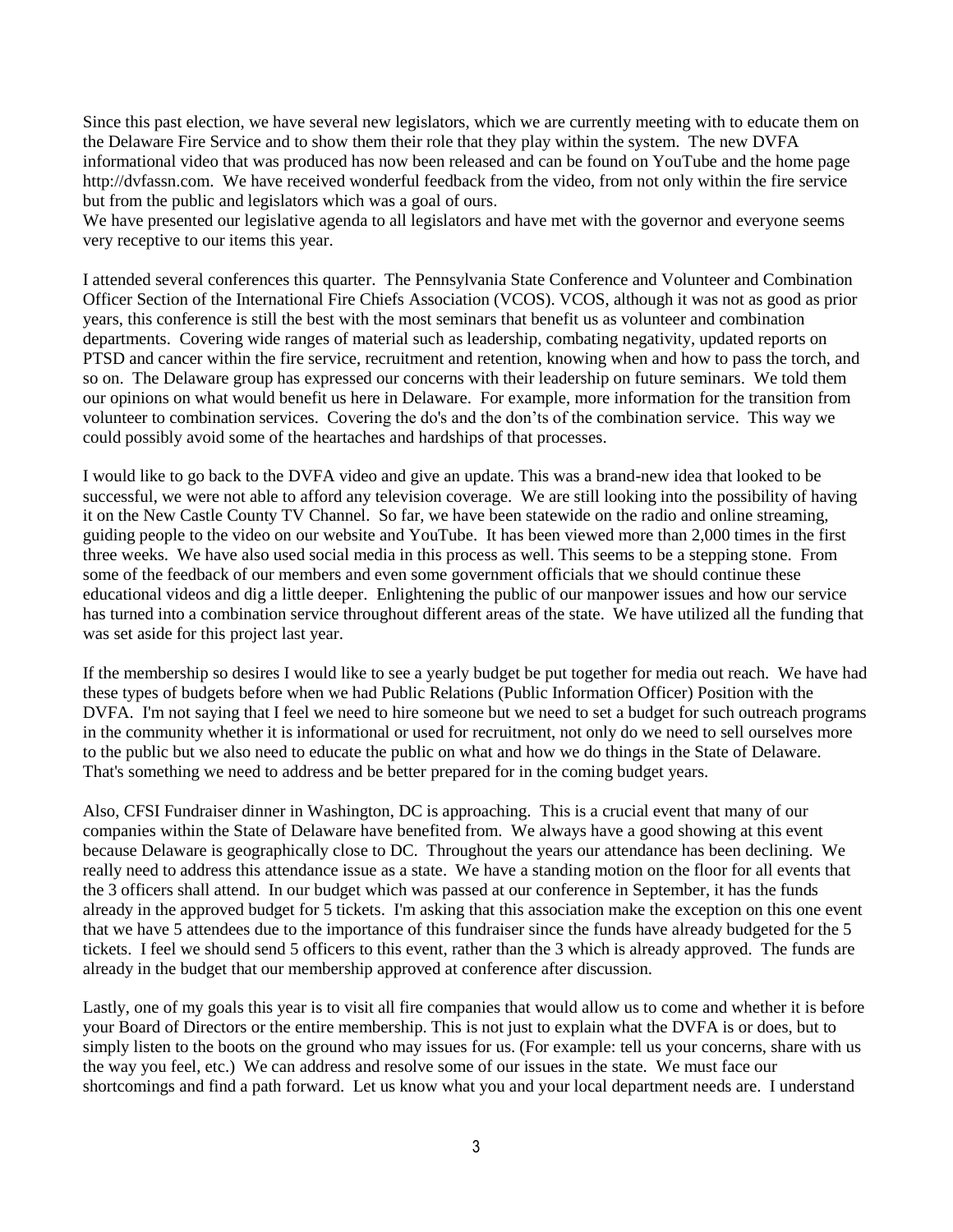this will be like standing in front of a firing squad, but this is something our leadership needs to do to strengthen the DVFA and gain the confidence and support of its members.

I look forward with anticipation to this legislate year ahead of us. Thank you for allowing me to serve as your 1st vice president. I will continue to do my best with the hopes of making you proud and strengthening our service.

### **Second Vice President Carrier: (copied and pasted from written report)**

I attended 23 events traveled 1486 miles and 74 hours. I attended several events with the other officers. I feel the meeting with the Governor went very well and I hope everyone has a Merry Christmas and Happy New Year and if I can help you with anything please feel free to call me.

### **Secretary Steele: (copied and pasted from written report)**

Since the Conference in September, I have attended 20 various events and functions, traveled 1,695 miles and spent 83 hours in service representing this Association. My full travel log has been submitted to the office, which can be viewed on the web site.

Most of my time has been spent on finalizing the 2018 conference, which has now been completed. With some review and negotiation, we spent a total of \$101,048.18 at Dover Downs, which is \$9,888.58 more than 2017.

Our 2020 and 2021 contracts have been signed and returned to lock us in for at least 2 more year.

My wife and I would like to wish everyone a Merry Christmas and a Happy and Safe New Year!!!

#### **Treasurer Whitham: (copied and pasted from written report)**

Officers, Delegates, Alternates, LADVFA, Members and Guests with almost six (6) months into our operating budget, we record the following balances:

> Operations Account- **\$ 146,729.91** Conference Account- **\$ 72,308.89** Crawford Financial Account- **\$ 221,216.17** Money Market- **\$ 73,450.57**

Attached is a budget vs. actual expenses to give you an insight on where we stand financially for almost half of the year.

I would like to thank Dan Burris and the Budget and Finance committee. We have had several productive meetings in which I'm sure Dan will cover in his report.

Ray Stevens, our Assistant Treasurer, will be the 2019 Conference Treasurer. Ray and Dan's committee will be working on a conference budget for presentation and approval at an upcoming meeting.

Special thanks to Pablo Reyes for working on the DVFA server and connection challenges. In the process, Pablo also found us some cost savings with Comcast service.

As always, please feel free to contact me with any questions. May everyone have the Merriest of Christmas's and a safe and joyous New Year.

### *Motion by Ted Doyle and second by Richard T. Perillo to accept the Officer reports and spread them upon the minutes. Motion carried*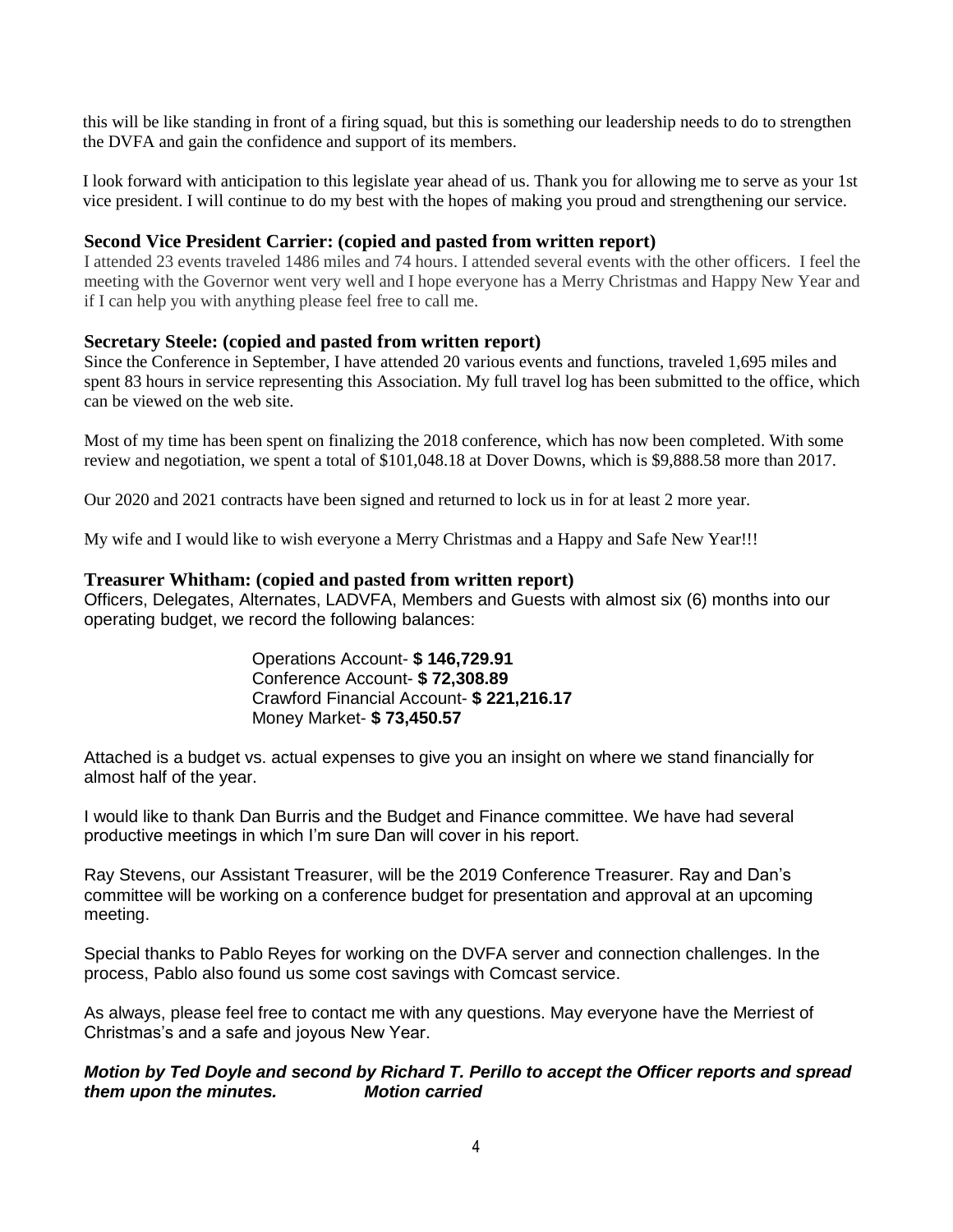#### **Executive Manager Jones: (copied and pasted from written report)**

1. IRS, Unrelated Business Tax Income: As reported last year the DVFA hired a tax attorney to examine and advise us on the issues involving unrelated business tax income as it effect on our hall rentals and the issues with the Ladies Auxiliaries. We also reported that Senator Coons had drafted a bill to exempt us from the unrelated business tax income. At the last LADVFA Executive Meeting it was reported the Senator Carper's office was working on the Ladies Auxiliary issue and for all the Auxiliaries to hold off. After that meeting I contacted the Senator Carper's Office they referred me to the legislation draft that Senator Coons had drafted.

The legislation that Senator Coons has drafted exempts us from unrelated business tax income it has nothing to do with the Ladies Auxiliaries. To quote the email with reference to Ladies Auxiliaries, she said we are back to square one on that and legislation may not be the answer. I have forwarded the part of the Tax Attorney's report dealing with the Ladies Auxiliaries to Senator Coons Office. I have not heard back.

I wanted you all to know there is nothing out there that will happen anytime soon for these two issues. Our advice is that you take the report from the tax attorney that we send you last year and give it to your attorney. The fix for the Auxiliaries is simple and number of companies have already done it. If your Ladies Auxiliaries are not their own corporation (501c3 or LLC) and they are not in your bylaws they need to be careful about liability protection.

We will be happy to send you the report again. Just contact us.

- 2. New Legislators: We have 15 brand new legislators who were elected last month. We would love to meet with them before session starts. Most of the new legislators are in New Castle County. We could use your help in setting up meetings with them.
- 3. Emails from the Office: I think with both fingers crossed that I have gotten to the problem with you not receiving the emails and the WINMAIL issue. For all the AOL and Verizon users, after I would send out the email two days later it would be kicked back to me as undeliverable. After a lot of research I found out that Verizon does not have an emails system they use AOL to send and receive email. AOL has a limit of 50. They have a security system were if 50 emails are sent through AOL at the same time they consider that a robo and kick it back. When you combine the AOL and Verizon customers in our email system we were way over 50. I had to go in to our email system and pull out all the AOL and Verizon ones and set up separated groups for them not exceeding 50. Also, I have to wait 5 minutes between groups when I send email out.

As for the other issue of you not being to open attachments from the office and receiving them as WINMAIL. That was a Microsoft Office issue. We us Microsoft Office as our Email carrier. If you did not have Microsoft Office on your computer is was automatically converting to WINMAIL. I found the correction for that on line and changed a setting in our Microsoft Office system. I tested both this week and it seemed to work ok.

- 4. Most if not all of the fire company elections are over. We need your contact information, especially for new officers.
- 5. Lastly, I am looking at setting up a text messaging system for better communications.

I sincerely wish you and your family a Very Merry Christmas and a Happy New Year.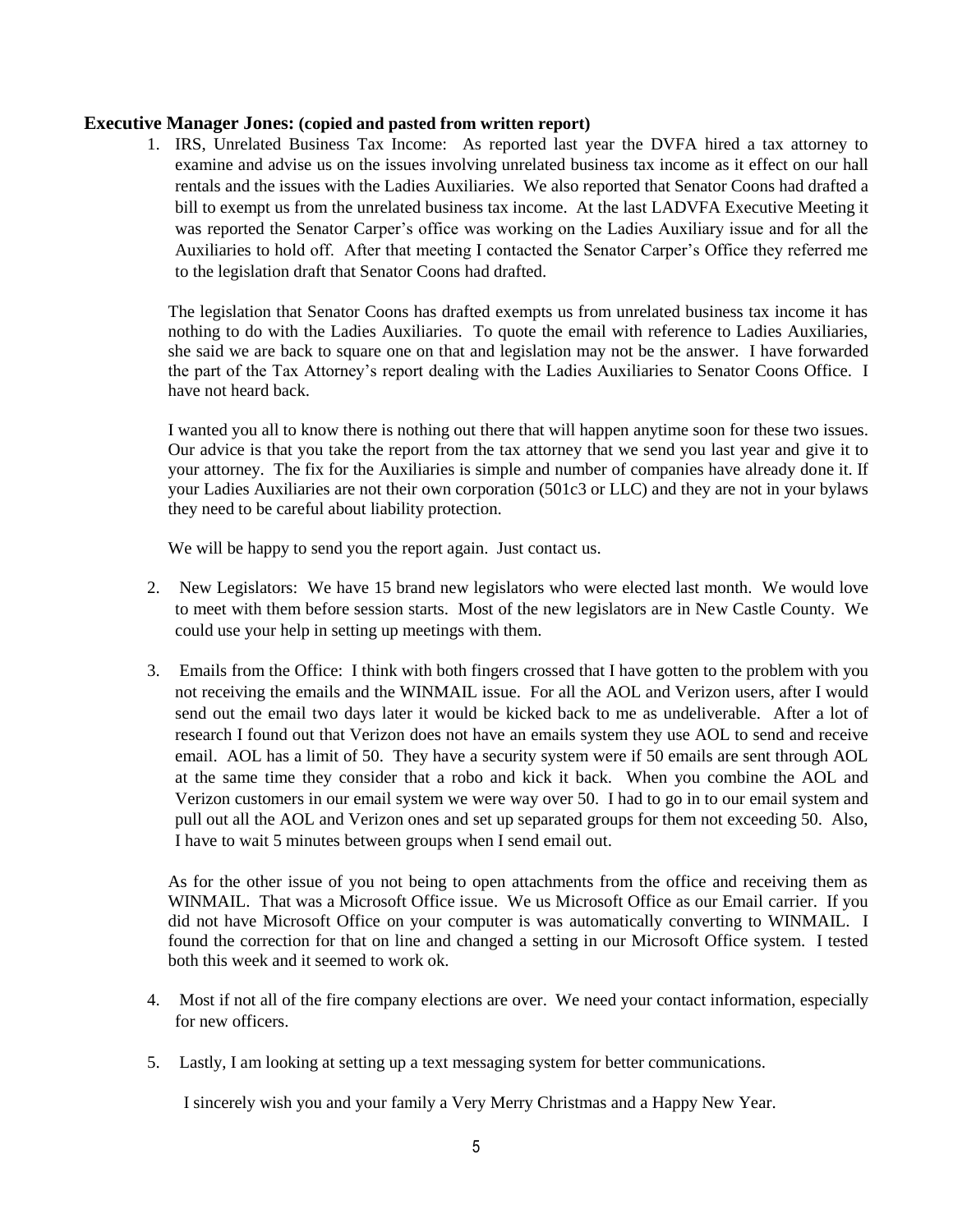# **Committee Reports**

# **State Fire Prevention Commission – Dave Roberts: (copied and pasted from written report)**

- Dr. Matthews, BLS Medical Director reported that Influenza has been confirmed in all three counties. It is important to encourage getting vaccinated as well as our providers to practice infection control policies. It's also important for our EMS colleague to document any influenza like illness. This will assist in monitoring for outbreaks throughout the state.
- The Commission made a motion to temporarily suspend an EMT due to a criminal arrest. This falls under Case No. 1821
- The Commission made a motion to approve a boundary update between Wilmington Fire Department, Minquadale Fire Company and Five Points Fire Company.
- The Commission made a motion to accept a Consent Agreement 1806.
- Fire Companies need to submit the 2019 BLS Financial Report. This report is due no later than February 1, 2019. These reports are important. Please make them a priority.
- Fire Companies need to submit the 2019 Fire Company Contact Information Form. If you have elections in the near future, wait until those elections take place. This report is due no later than February 1, 2019. These reports are important. Please make them a priority.
- In October, Chairman Robinson presented a resolution to Tom Dicristofaro for his tenure as a Fire Prevention Commissioner. Commissioner Dicristofaro has resigned his position to take an elected position as a DVFA Board of Directors member. The Commission is appreciative for all of the time and work that he's devoted during his appointment and wished him well.
- The Commission made a motion to accept a tuition rate increase from the Fire School. The increases will become effective January 1, 2019.
- The Commission made a motion to approve the Statewide Standard Treatment Protocols and Basic Life Support Standing Orders for Prehospital and Interfacility Patients. The protocols will become effective January 1, 2019.
- The Commission made a motion to approve the 2019 Ambulance Equipment list. This list will become effective January 1, 2019.
- David J. Roberts was elected as Chairman of the Fire Prevention Commission for 2019.
- Alan Robinson, Jr. was elected as Vice Chairman of the Fire Prevention Commission for 2019.

# **Advisory to State Fire Marshal – Grover Ingle: (copied, revised and pasted from written report)**

- Fire Fatalities Currently, there are ten (10) fire fatalities for 2018. Of those ten (10) fire fatalities three (3) had working smoke alarms and seven (7) did not have working smoke alarms. The three (3) with the working smoke alarms had other circumstances involved that prevented the victims from getting out of the structure. All of these incidents still remain under investigation.
- Deputy Fire Marshal I Thomas Looney is in the process of being promoted to a Deputy Fire Marshal II having met the requirements for the career ladder promotion.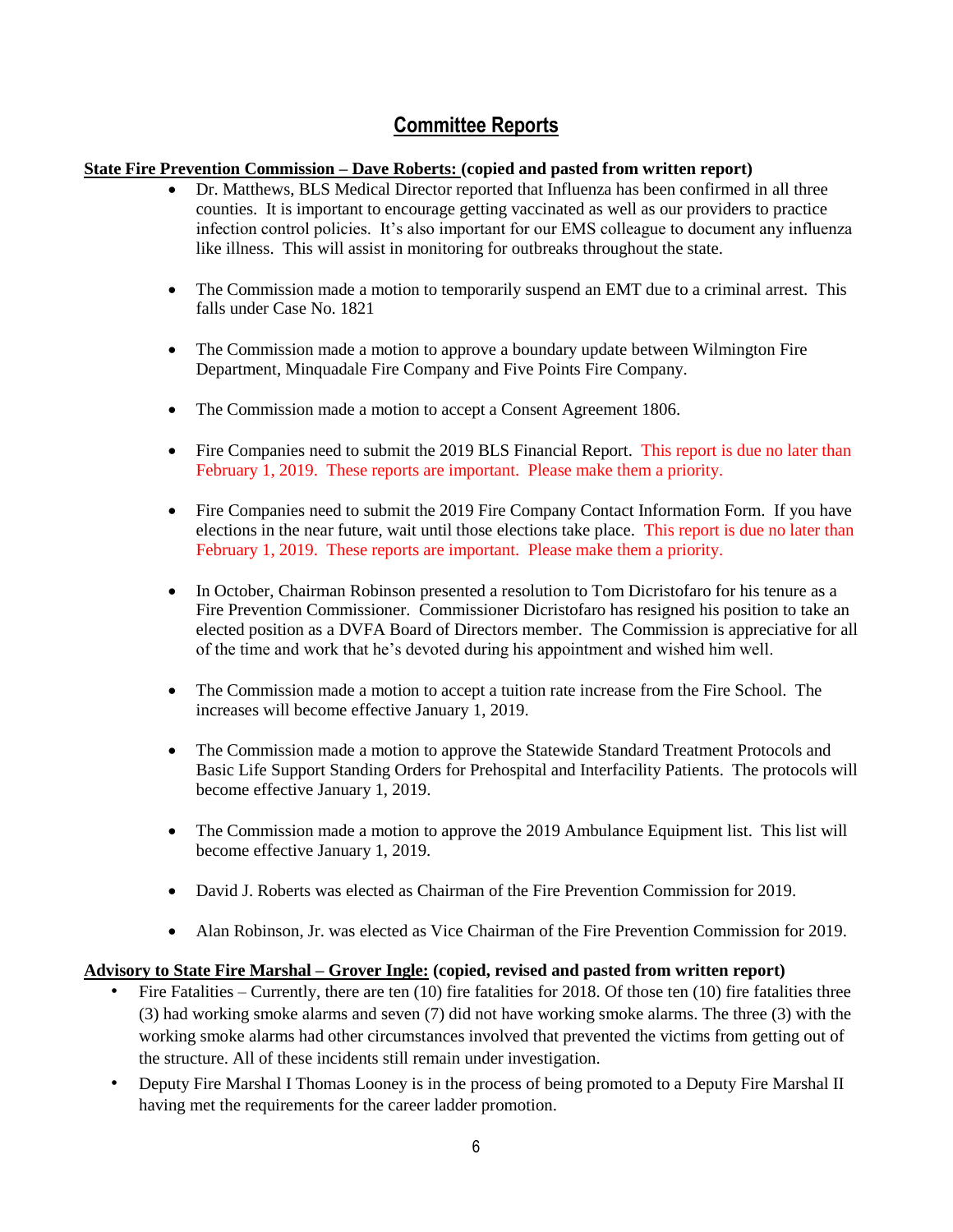- Administrative Specialist I Kent County. Levone Brown began employment with the Office of the State Fire Marshal on October 15, 2018.
- Administrative Officer Kent County. Position is currently vacant and we are in the process of posting for that position. Most likely will be filled in January 2019.
- FY 2020 Budget The FY 2020 Budget request for the Office of the State Marshal is for ongoing End User Licenses from Sales Force for the new Fire Marshal Incident System.  $\square$  Sparklers and Ground based fireworks are permitted to be sold through January 1, 2019.
- Carbon Monoxide Detection Devices become mandatory in all new and existing lodging establishments effective January 1, 2019 (16 Del. C. 66C §6601C - §6605C).
- Recommendations for updates to the 2015 State Fire Prevention Commission Regulations were submitted at the October Commission meeting. A public hearing will be scheduled in the future. There were no changes to allow plumber's to install sprinklers at this time.
- DFIRS Reports We continue to work with each Company on their submittals and cleaning up the data.
- The Office of the State Fire Marshal wishes everyone a Happy and Safe Holiday Season.

# **Advisory to DSFS – Robert P. Newnam: (copied and pasted from written report)**

- 1. Year end program report 2018
	- a. Student attendance is below normal core curriculum avg. in-service programs
	- b. EMS program numbers steady decrease in CEU classes
	- c. Industrial programs numbers steady In-service programs increased
	- d. Student Totals
		- i. Decreases in BFFS (58), SFFS (43), increase HMRS (19)
		- ii. Decrease in BFFS effects class numbers for future years
	- e. Division usage
		- i. Increases New Castle  $(19)$ , Sussex  $(13)$  decrease Kent  $(8)$
- 2. FY20 General Fund Budget request has been submitted
	- a. Personnel Appropriation 75,000 increase to cover deficits
	- b. EMT Training Funds 50,000 increase to cover Instructor and supply costs
		- i. If approved will increase tuition from 700.00 to 900.00 per student
			- 1. Pass through for the Fire Companies
	- c. Equipment Funds  $-25,000$  increase to restore funding
- 3. FY20 Capital Funds request
	- a. Rescue Tools Funding 19 companies and DSFS 150,000
- 4. Officer Seminar All elected and appointed Officers January 26, 2019
	- a. Review of DSFS procedures and new programs
	- b. Speaker to be announced
- 5. 2019 Training Schedule and Course catalog has been posted and sent
- 6. Dover HVAC and Roof replacement projects additional funding secured
	- a. January replacement of Gear Room, Cafeteria and Dining Hall units
	- b. Roof replacement scheduled for bids April start date
- 7. EMT Protocol Training 1618 current Delaware EMTs status
	- a. 707 completed training 18 need full course, scheduled for:
		- i. 12/13 and 12/31 weekday, 12/16 weekend
- 8. Computer Room set-up, training completed next certification testing abilities
- 9. Kim O'Malley Senior Instructor

Merry Christmas and Happy Holidays from the Staff at the Fire School.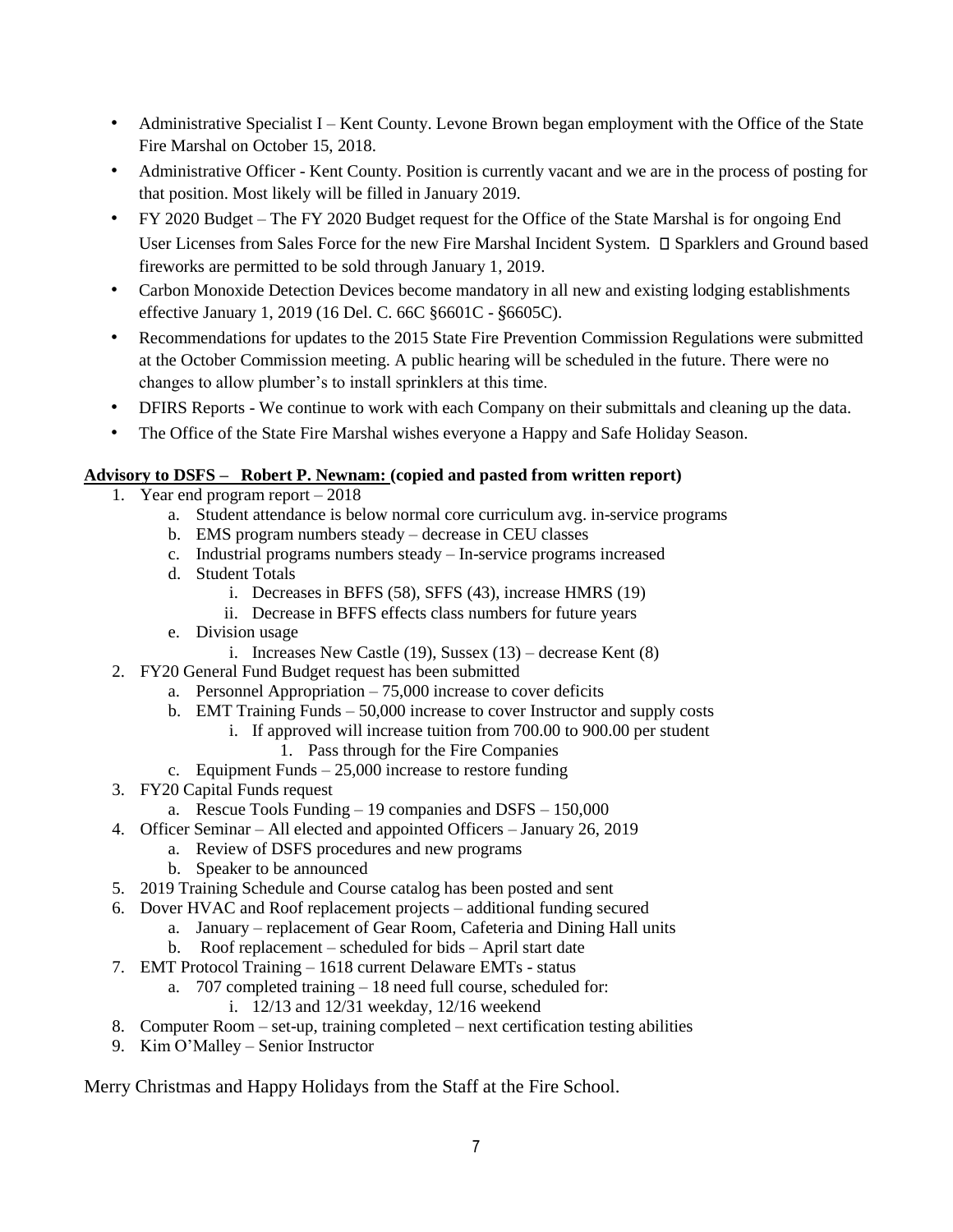### **Archives - Mike Shaw:**

- Reviewing the various plaques that are on the walls in the hallway
- Will be making some up-dates
- Contact any committee members if you see something that needs to be up-dated

#### **DVFA Conference - Joe Zeroles:**

- Working on the logo for this year
- Looking at some changes based on comments from last year

#### **DVFA Pension Advisory – Ray Stevens:**

- Annual billing estimate for calendar year 2018 went on line on December  $4<sup>th</sup>$
- Log into the system using your name and password
- Final bill and payment are due by February 15 to the DVFA Treasurer Terry Whitham
- User training schedule dates and times; December 18,  $6:00 8:30$  PM, January 3,  $1:00 3:30$  PM, January 8, 9:00 – 11:30 AM
- Pension office is getting a lot of emails that are no longer valid and they are not sure how to reach some pension officers. Please have your pension officer confirm their email address with the Pension Ossice ASAP

### **Finance Committee – Dan Burris:**

- Changed the insurance carrier for the Association
- Changing some bank accounts, especially the Conference account

### **Law & Legislative – Ed Barlow:**

- Bruce Ennis gave a brief review of the 15 bills that related to the fire service
- There were also 2 resolutions that involved the fire service

#### **Life Safety – Guy Hudson:**

- The committee met this morning to judge the posters and essays
- Poster and essay luncheon will be Sunday, January 6, 2019 @ 2:00 PM in Cheswold
- Need representatives, in uniform, from; Felton, Carlisle, Citizen's Hose, Aetna, Goodwill, Mill Creek, Hockessin, Volunteer Hose, Delaware City, Roxana/Selbyville, Bethany/Millville, Rehoboth, Bridgeville, Greenwood and Milton
- Matching fund request must be postmarked by January 31, 2019. There is \$75,000.00 available

# **Out-of-State Coordinator – Steve Austin:**

- CFSI will be April 24-25. Make plans to attend this event
- Company in W. VA. Looking for a small brush truck, if anyone might have one they no longer need

#### **DVFA Foundation – Steve Austin:**

- The foundation received another grant from Harrington Raceway
- Steve said that he is retiring in May
- Ron O'Neal gave the following up-date as to how many scholarships and how much money has been given out since 2001. In 2001, there were 10 scholarships, amounting to \$17,000.00. The total to this date is 495 scholarships, amounting to \$697,670.00

#### **Revolving Loan – Bill Betts: (copied and pasted from written report)**

The Revolving Loan Fund Council met on November 15, 2018. They meet quarterly. The balance in the account at the start of the meeting was \$838,117.00. They approved loans as follows: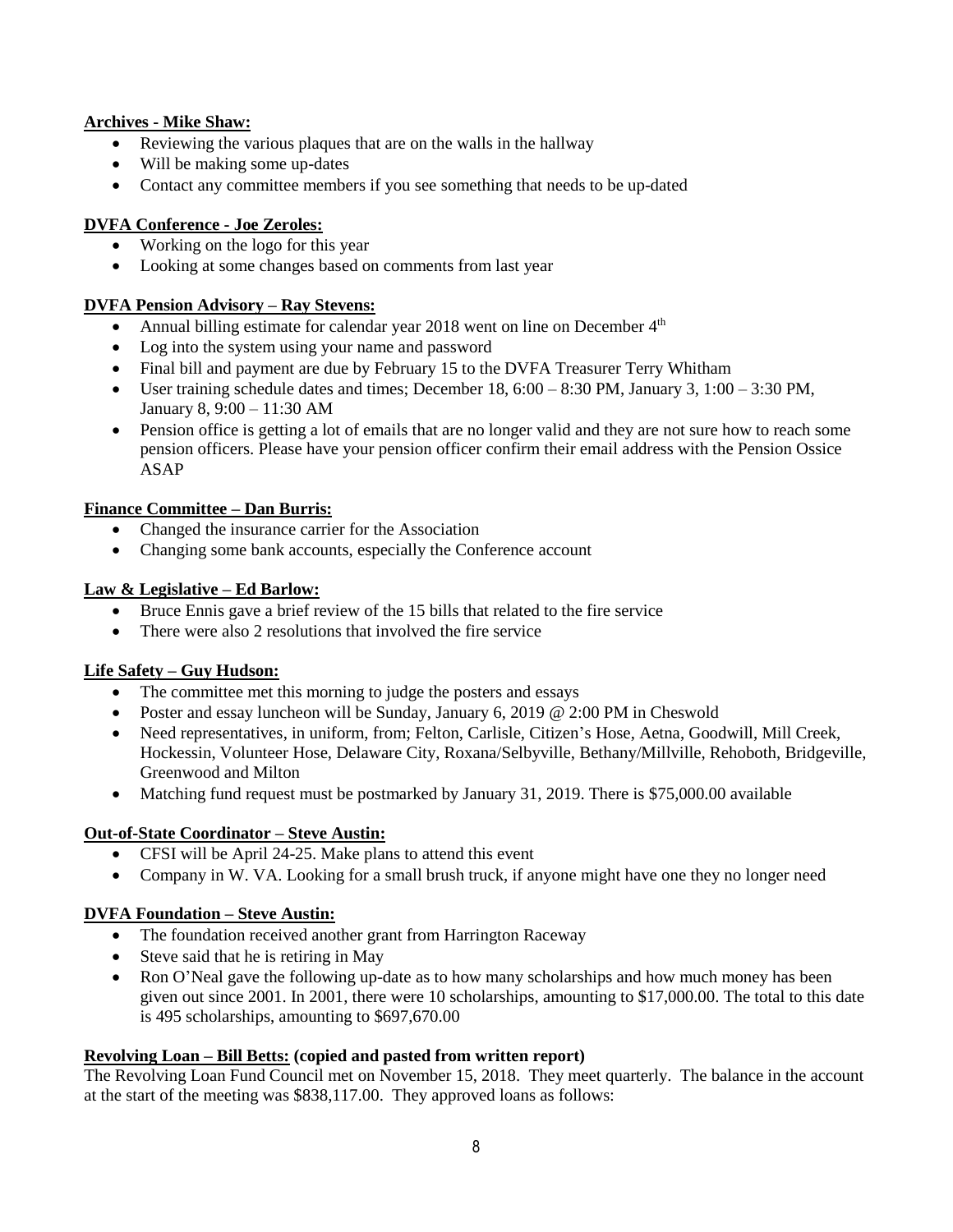| Wilmington Manor Fire Co. | \$175,000 | for a new ambulance            |
|---------------------------|-----------|--------------------------------|
| Laurel Fire Department    | \$175,000 | for a new ambulance            |
| Laurel Fire Department    | 70,000    | to refurbish another ambulance |
| Harrington Fire Co.       | \$160,000 | for a new ambulance            |
| Little Creek Fire Co.     | \$215,000 | to replace their SCBA          |
| Totals:                   | \$795,000 |                                |
| Balance in the account    | \$43.117  |                                |

There will be approximately \$300,000 in loan payments coming in December. That would take the balance to approximately \$343,117.

### **Scholarship – Ken Ryder:**

• Looking at and reviewing the forms

### **Wake – Up Delaware – Paul Eichler:**

Warren stated, per Paul, that there are no smoke detectors available at this time. Our stock is completed depleted. Treasurer Whitham stated that he is in receipt of a \$2,000.00 check that is earmarked for smoke detectors. **Recognition of Past Presidents – President Bill Betts**

18 Past Presidents and 1 President Emeritus in attendance

# **Affiliated Organizations/Agency Representatives**

# **Ladies' Auxiliary President Penny Gentry:**

• Introduced the State and County Association ladies that were in attendance today

# **State Fire Chiefs President Derrick Brode:**

President Brode is working today. 2<sup>nd</sup> Vice President Reeder gave the report. The next State Chief's meeting will be January 24<sup>th</sup> at Sta. 8, Aetna. Speaker will be Jack Wilson discussing the Family Dollar store fire in Seaford

#### **State Fire Police President Les States:**

- Working on a booklet explaining the duties of a fire police officer.
- Next meeting will be February 17 @ DSFS

# **State EMS President Jason Capps: (copied from written report)**

- **2 nd Vice. President Albert Schrack** of Delaware City Sta. 15
- **Appointed Assistant Secretary Earl Briel** from Carlisle Station 42 he is a retired Kent County Medic.
- **Ambulance Meds & Equipment Survey:** Results of Survey for Fire Commission *Narcan: 100%*, *CPAP: 85%, Albuterol 79%, EPI-PEN: 42% and ASA: 81%* across the state
- **Narcan** Working with OEMS about the Title 16, Chapter 30G Naloxone Fire Companies that want to carry Narcan, and what they need to do.

*Robin K. Brown- Office: 302-857-5908, Fax: 302-857-5901, robin.k.brown@state.de.us*

• **Fundraising Committee Report**: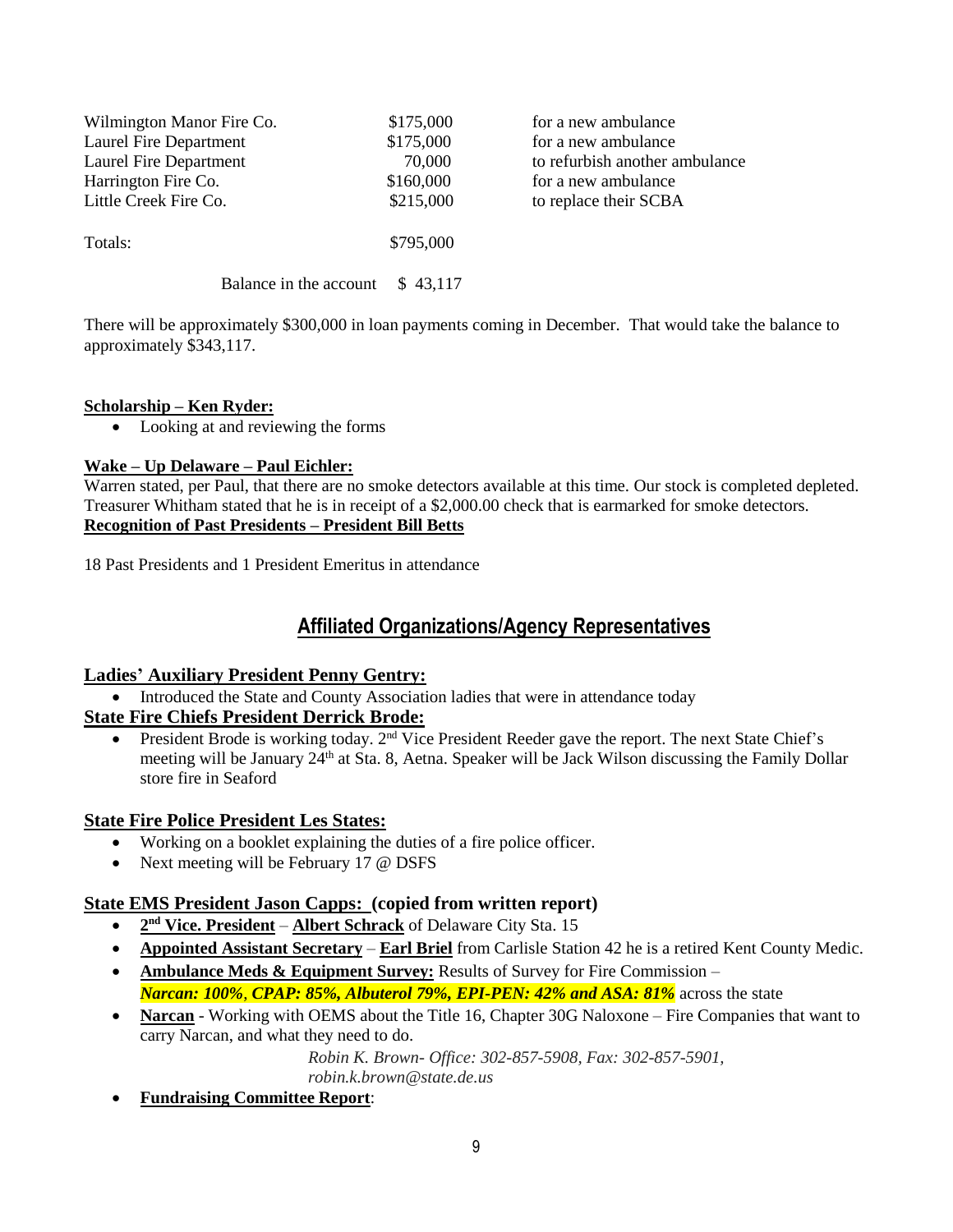- *1. Designer purse bingo, one in each county, to raise the funds needed to secure the speakers for conference 2019. We have already spoken to a firehouse in all three counties that hold bingo and are willing to help us with these events.*
- *2. Bingo # 1 at Aetna Hose Hook and Ladder Fire Company for the New Castle County Bingo on February 10th @12:00pm*
- *3. Bingo #2 would take place at Harrington Fire Company for the Kent County Bingo on March 21st @ 7:00pm*
- *4. Bingo #3 would take place at Indian River Fire Company for the Sussex County Bingo sometime in April. We are still waiting to confirm that date.*

# **Mutual Relief – Steve White:**

- Introduced the Trustees in attendance
- Bills are out and due back by January 31
- Next meeting February 19 @ Sta. 49, Frederica

# **NVFC – Terry Jester:**

- Just completed their Conference in North Dakota
- Big topic is AFG grants. They are reviewing the applications and trying to separate things in better categories
- Large amount of training available on the NVFC web site
- Starting the planning process for their spring conference which is held at the same time as the CFSI event

# **Del-Mar-Va Association – Dave Dixon:**

• Next meeting is Sunday, February 10 in Gumboro. Committees at 12:00, meeting at 1:00 PM

# **Communications:**

The following communications were received and were summarized by Secretary Steele

- Letter from Joseph Biden thanking the DVFA for his invitation to the conference luncheon
- Letter from DHSS, Emergency Medical Services Section with reference to their agreement to support the DVFA Conference
- Letter from Brandywine Hundred Fire Company, Minquas Fire Company and Five Points Fire Company reference to changing delegates and alternates
- Letter from Ken Simpler thanking the DVFA for his invitation to the conference luncheon

# *Motion by Dave Ruff and second by Brian Reeder to accept the communications that were presented. Motion carried*

# **OLD BUSINESS**

# NONE

# **NEW BUSINESS**

• Ray Stevens raised a question regarding the budget and the standing motion to send 3 officers to the CFSI dinner. The budget, which was adopted at the Conference, allows funds for 5 dinner tickets. Need some clarification on how to handle this. **A motion was made by Richard T. Perillo and second by Joe Zeroles to send 5 Officers to the CFSI dinner, since the funds have already been approved.** Much, much, much discussion took place, both for and against the motion. President Betts called on the parliamentarians for some guidance, since this motion would over-ride a previous motion.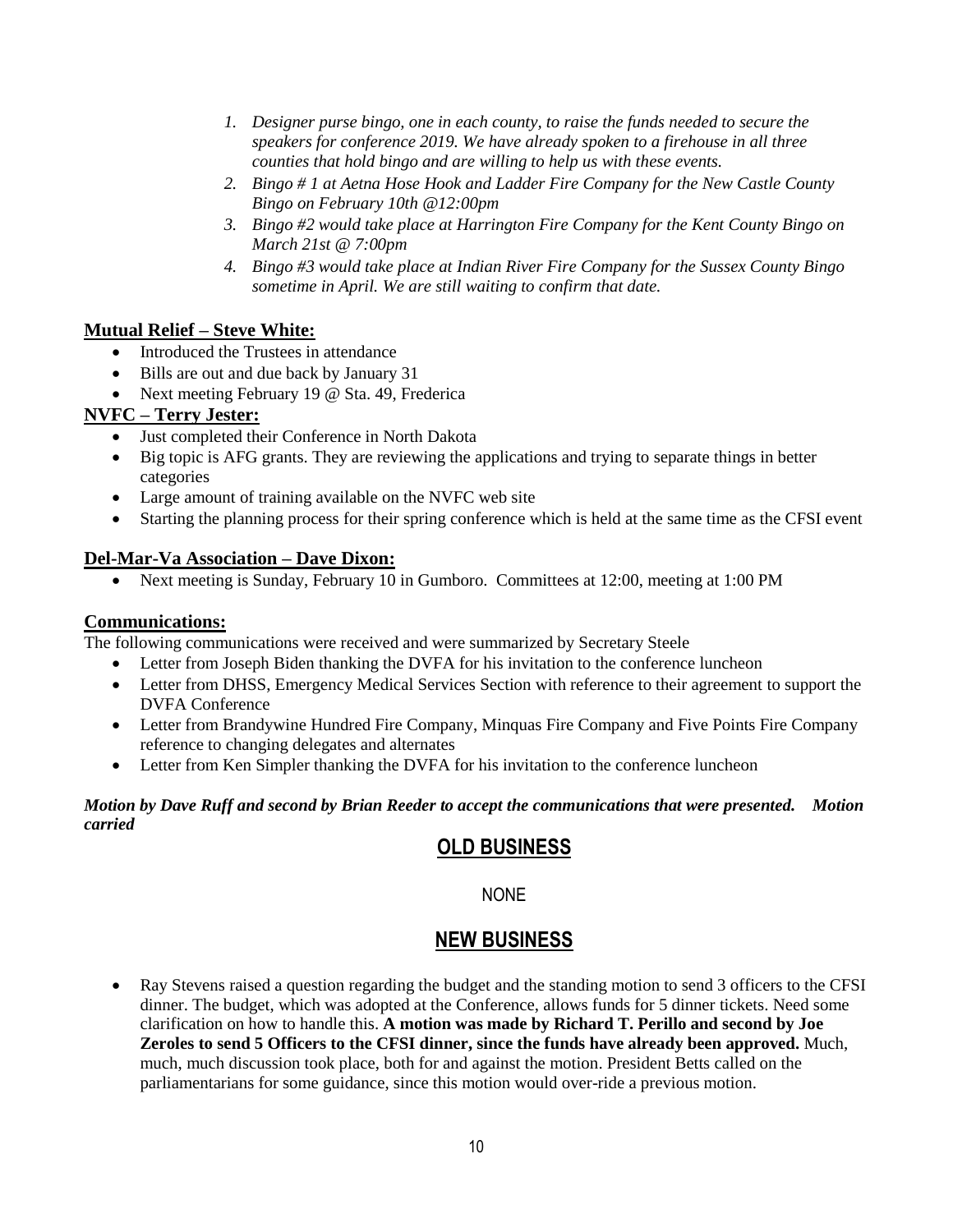The ruling of the parliamentarians was that it will take a 2/3 vote of the members to amend or rescind a previous motion. With that being said, a roll call vote was taken. **Roll call vote shows 60 YES votes and 13 NO votes. Motion carried to send 5 Officers to CFSI dinner**

- Brian Shaw raised a question regarding smoke detectors. We are still losing lives in fires and we have no available smoke detectors for the public. Treasurer Whitham stated that he has \$2,000 earmarked for detectors
- Jason Capps asked if the DVFA could come up with a policy for paid employees. Seems like every company has a different perspective about hiring their own members. Warren stated that he could take care of that by using the FLSA paperwork.
- **Motion by Richard T. Perillo and second by Ernie Layfield to budget \$10,000.00 for the social media program.** Question was raised as to where the funds would come from. Treasurer Whitham stated that our current budget has some excess money, but not enough to absorb such a large amount. The funds would need to come from the savings account. **An amendment was added by Tom DiCristofaro and second by R.T. Hopkins to take the \$10,000.00 from the Conference saving account.**  *Vote on the amendment;* **Carried** *Vote on the original motion;* **Carried**

# **PAYMENT OF BILLS**

Treasurer Whitham highlighted the bills to be paid.

| 8:12 PM       | Delaware Volunteer Firefighter's Association |
|---------------|----------------------------------------------|
| 12/08/18      | Expenses by Vendor Summary                   |
| Accrual Basis | July through November 2018                   |

|                                      | Jul - Nov 18 |
|--------------------------------------|--------------|
| AMTRUST NORTH AMERICA                | 500.00       |
| <b>ANNE NEUBAUER</b>                 | 300.00       |
| AT&T                                 | 65.76        |
| <b>BARBARA ROSSITER</b>              | 1,143.64     |
| <b>BOBOLA FARMS FLORIST</b>          | 261.00       |
| <b>BUMPERS &amp; COMPANY</b>         | 7,262.50     |
| <b>CANDICE MCDONALD</b>              | 321.29       |
| CANNON FINANCIAL SERVICES. INC.      | 1,489.10     |
| <b>CHESWOLD VFC LADIES AUXILIARY</b> | 11,407.50    |
| <b>CHRIS JOHNSON</b>                 | 200.00       |
| <b>COMCAST BUSINESS</b>              | 1,402.66     |
| DELAWARE STATE CHAMBER OF COMMERCE   | 315.00       |
| Delmarva Broadcasting Company        | 4,500.00     |
| DOVER ARMY-NAVY STORE, INC           | 541.50       |
| DOVER DOWNS                          | 102,658.38   |
| DOVER PAR -3                         | 873.00       |
| DVFA CONFERENCE ACCOUNT              | 33.384.40    |
| <b>Ed Engdahl</b>                    | 200.00       |
| ELAN/CARDMEMBER SERVICE              | 12,597.55    |
| <b>ELSMERE LADIES AUXILIARY</b>      | 411.00       |
| GOLDFEIN & JOSEPH, P. C.             | 542.50       |
| HOLLOWAY TERRACE VOL. FIRE CO #1     | 442.20       |
| <b>HOLY SPIRIT CATHOLIC CHURCH</b>   | 100.00       |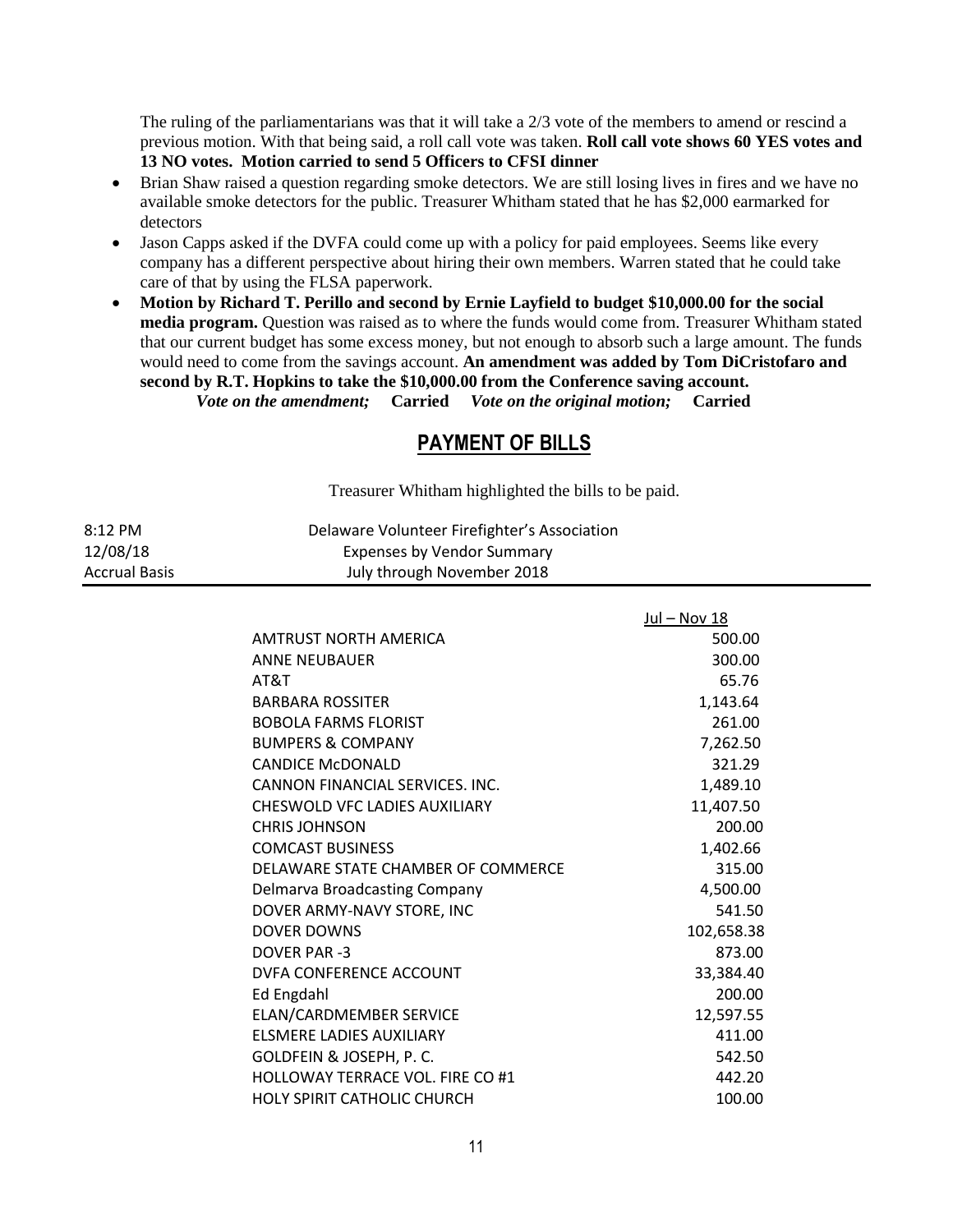| <b>HTK</b>                       | 9,318.78   |
|----------------------------------|------------|
| <b>INK and THREAD</b>            | 3,003.00   |
| <b>INTUIT TRANSACTION</b>        | 347.37     |
| <b>Jeff Cox</b>                  | 200.00     |
| JEN-MOR FLORIST, INC.            | 150.00     |
| <b>JOEL SMITH MUSIC</b>          | 475.00     |
| <b>JOHN PAPPAS</b>               | 500.00     |
| <b>JON FLETCHER</b>              | 3,500.00   |
| <b>KELLY RAWLEY FARMS</b>        | 300.00     |
| <b>MARY FRANCES EISENBREY</b>    | 184.39     |
| Megan Moerman                    | 200.00     |
| <b>NFPA</b>                      | 175.00     |
| <b>PAM INGLE</b>                 | 143.60     |
| <b>PAUL EICHLER</b>              | 498.36     |
| <b>RAY STEVENS</b>               | 111.98     |
| RECORDS-GEBHART AGENCY, INC.     | 2,458.00   |
| ROGER'S SIGN CO., INC.           | 1,535.00   |
| <b>RWM EMBROIDERY &amp; MORE</b> | 203.95     |
| <b>SCOTT GEISELHART</b>          | 1,200.00   |
| <b>STATE OF DELAWARE</b>         | 110.00     |
| <b>STEVE AUSTIN</b>              | 226.87     |
| <b>SUSSEX PRINTING CORP.</b>     | 6,925.03   |
| <b>T-MUGS</b>                    | 5,764.65   |
| TALLEYVILLE VOL. FIRE CO.        | 1,031.80   |
| THE CONFERENCE GROUP, LLC        | 9.47       |
| <b>THOMAS MITTEN</b>             | 6,000.00   |
| TRAUMA SURVIVORS FOUNDATION      | 2,000.00   |
| <b>United States Treasury</b>    | 923.87     |
| <b>VERIZON WIRELESS</b>          | 250.66     |
| <b>VERNON INGRAM</b>             | 4,110.00   |
| WILLARD BETTS, JR.               | 30.00      |
| <b>TOTAL</b>                     | 232,805.76 |

#### *Motion by Steve White and second by Ray Stevens to pay the bills as presented. Motion carried.*

# **GOOD OF THE ASSOCIATION**

- Jasper Lakey questioned the number of members present when we do business and vote on motions.
- Alan Robinson stated that Citizen's Hose has received a \$38,000 grant. There is grant money available, but you have to go out and look for it
- Eric Haley touched on the same issue as above. There is grant money available, so why can't we bring in a good speaker and show/tell us what we need to do to get some of it
- Eric also asked about the 800 radio inventory. Warren stated that he has received about 50% of the company inventories thus far
- Richard Perillo thanked everyone for their support during the passing of Charles Frampton